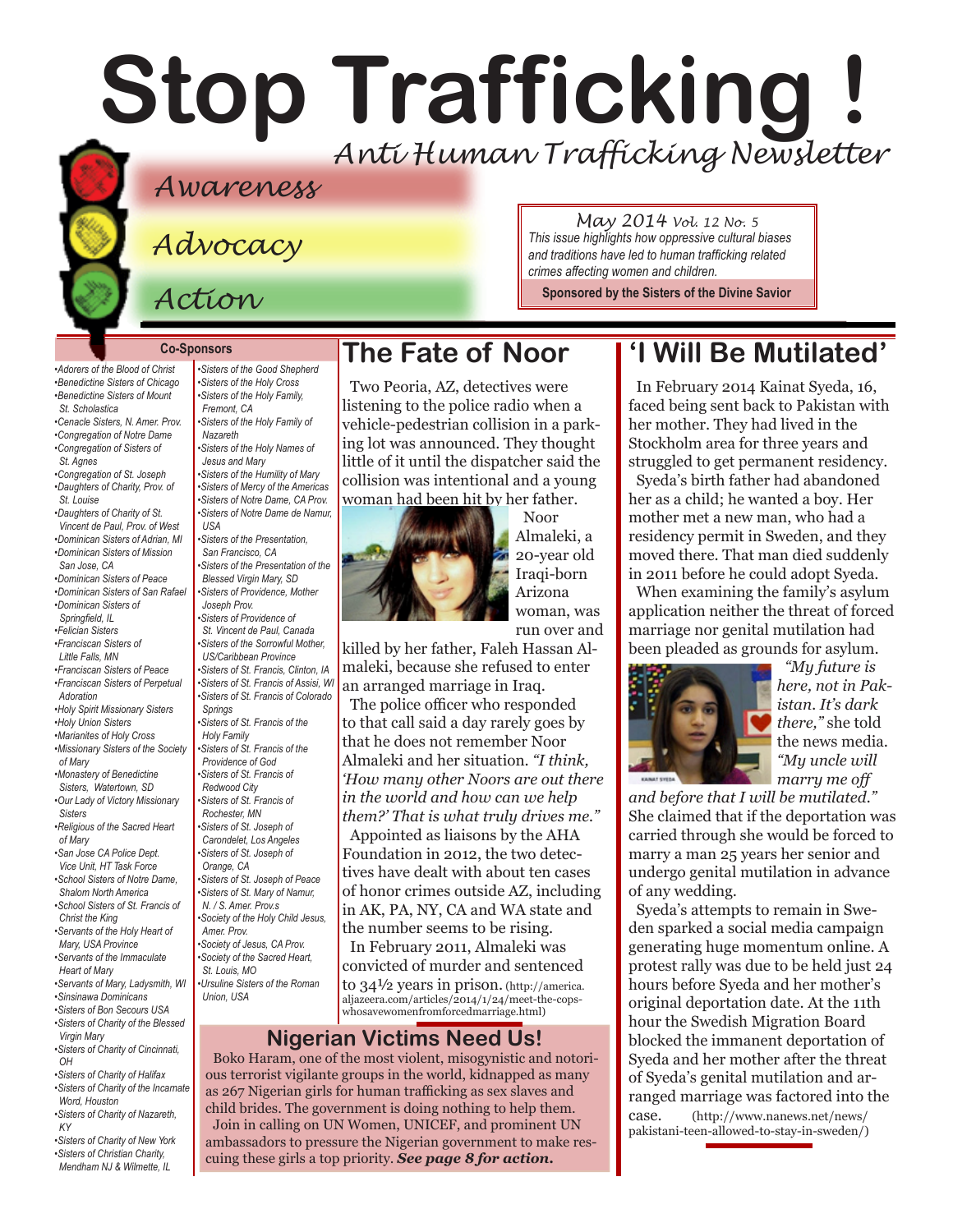*12/5*

*Awareness*

# **'You Must Do the Marriage'**

When Bangladeshi teenager 'Trisa' (not her real name) walked out of the Sydney Airport with her suitcase, she thought it was the beginning of a new and better life. But the 16-year-old quickly realized she was trapped and had little say about what had been planned for her.

2

She came to Australia to study accounting and live in a country where it was safe for her to walk down the street. Her uncle adopted Trisa and her younger brother and promised their parents he would help them get a better education. That was never his intention.

From the moment Trisa walked into her uncle's home in 2011, he began a campaign of harassment. He cut off her communication with anyone until she agreed to marry her 36-year-old cousin so the cousin could get a visa to live in Australia.

She was not allowed to call her worried parents or use a computer ; she sometimes was prevented from going to school. The teenager had no money, no car and did not speak English. *'*

*'I was just feeling, where should I go? I couldn't find anywhere to do anything,''* she said, telling her story for the first time. *''I didn't know anyone here and I was alone and my brother is younger than me. I can't share anything with anyone and I was feeling depressed.''*

Trisa finally decided to share her tale after hearing of a 12-year-old girl who was ''married'' and had a sexual relationship with a 26-year-old man. Child abuse detectives in February 2014 arrested that child's ''husband'', her father and the Muslim cleric who conducted the illegal Islamic ceremony.

Under Australian law, people aged 16 or 17 who want to marry someone over the age of 18 need the permission of a judge or magistrate and permission from both parents or guardians.

Looking back Trisa wishes there had been information at the intensive language school she attended about where she could have gotten help. *''I tried to do my study or just go out or walk on the road because I didn't want to stay at home. If I stayed in the house my uncle would talk about that thing [marriage],''* she said. *''I felt so miserable. I had everything in my mind. It was so hard.''*

The uncle began sending emails through her to her 36-year-old cousin. She believes he was constructing a ''fake relationship'' that would convince authorities the pair were a couple. For more than 12 months her uncle constantly told her to ''do the marriage'' and asked her to sign papers. '*'You do me a favor! I bring you here, give you study and a new life you must do the marriage!''* her uncle would scream.

Her parents were livid and asked for the uncle to send their children home but he refused unless they paid him \$10,000 - money they couldn't afford. They were not able to speak to their daughter or son until she saved up to buy a SIM card many months after she had arrived.

Trisa said the thought of marrying her cousin made her sick. *''I see him as my brother. I just don't want to marry my brother because it's horrible. I wasn't ready for marriage I just wanted to do the study,''* she said. *''It's about my life, and I want to make my own decisions.*

Her uncle said she could divorce her cousin as soon as he arrived in Australia but nothing he said or did convinced her to agree.

Once a month her uncle held a meeting in his house for the Buddhist community and Trisa would scan the room looking for someone she could confide in. Eventually she found Natalie, Pankaj and Maire - who had always suspected something was wrong.

*''I just thought she was really, really lonely and she just looked dead in her face,''* Natalie said. Members of the Bangladeshi Buddhist community in Sydney confronted the uncle but he remained adamant he would marry off his niece.

In October 2012, Trisa packed her bags and walked out the doors with Natalie and Pankaj. She later moved into the attic of their Newtown house with her younger brother. *''We had to kidnap her essentially,''* Natalie said. Because the uncle was not successful in forcing Trisa to marry, he could not be charged.

Now Trisa sits in her new Newtown apartment and speaks about the joy she found earning her own money as a cleaner each day and studying every night. *''What I think Australia can do is be more aware of forced marriage, make people aware of this and try to change people's minds,''* she said.

She would never have been able to escape without help and feared for other girls in similar situations, she shared. *''It's just so bad at that young age people can't understand anything. They are just children they don't know the environment or world very well.''*  Trisa and her brother were able to go

home and visit their parents in December 2013 and plan on finishing their studies in Australia.

(http://www.smh.com.au/nsw/child-told-towed-by-uncle-you-must-do-themarriage-20140215)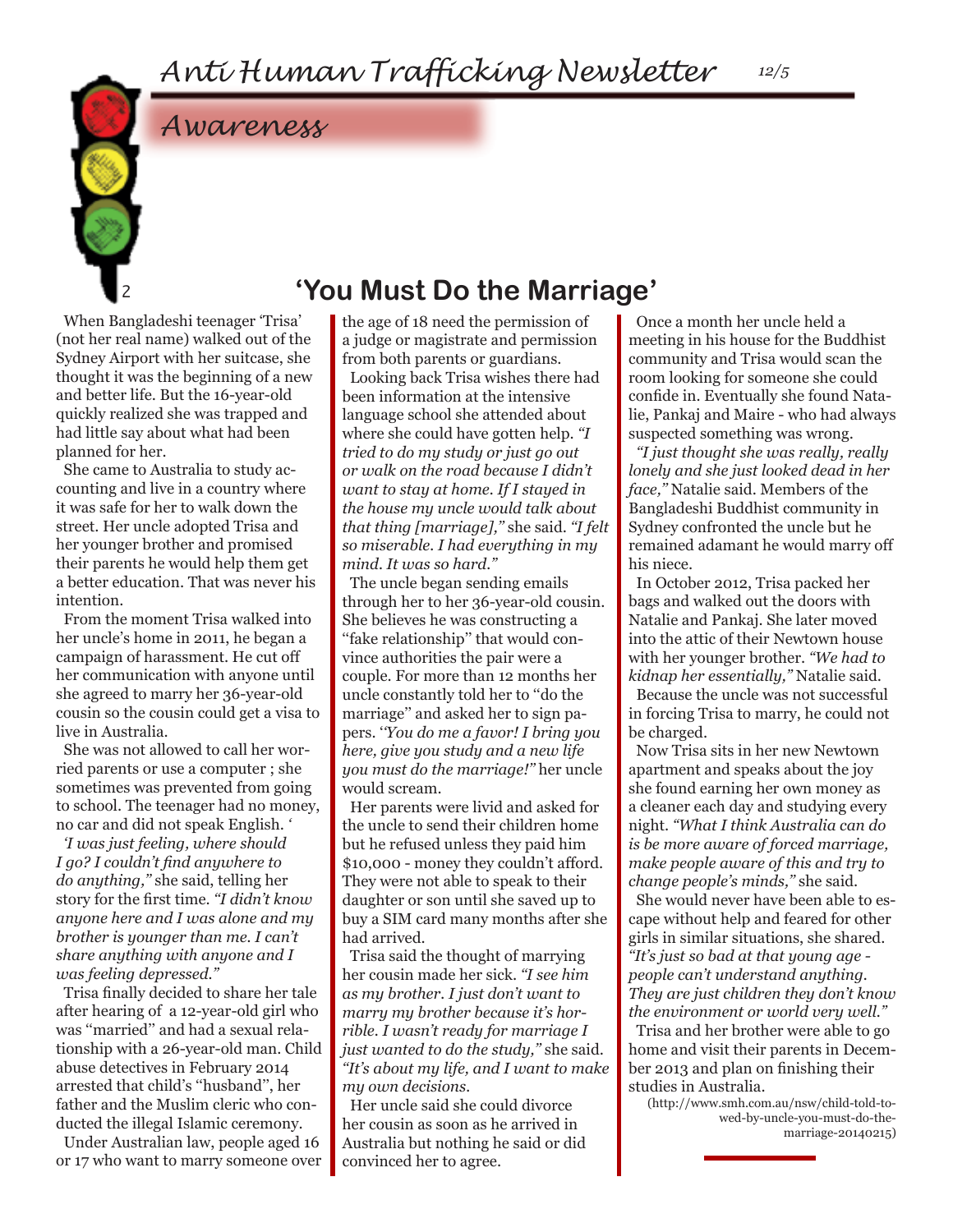

# *Awareness*

# **'Make Her a Virgin Again'**

A frantic mother, Mrs. Y, brought her 15-year-old daughter, D, into an obstetrics and gynecology clinic. Mrs. Y demanded that the doctors, *"Make my daughter a virgin again or I will have a heart attack."* Dr. R examined D and spent considerable time talking with her alone and then with Mrs. Y.

Mrs. Y explained that D told her that she had sexual intercourse with another student at school because of peer pressure. The mother was distraught because D was to go to Yemen to be married. There D would be examined by a doctor who was an agent of the prospective groom's family. Mrs. Y believed without hymenoplastic surgery D would not seem to be a virgin upon examination or might not bleed on her wedding night. The bloody sheets must be hung out the window to prove a bride's virginity when she marries, D's mother said. She was fearful that *"there will be an honor killing"* if her daughter did not appear to be a virgin or did not bleed. It was also a matter of family honor for D to be married since her parents, unknown to D, had promised her in marriage to a Yemeni man. Dr. R explained that even with the surgery D might not bleed. If the scar was new, it would be more likely to bleed but if the scar was tiny or old, it might not bleed. Moreover, the procedure could cause scarring and result in painful intercourse in the future. Thus, even if Dr. R did the hymenoplasty, she could not assure Mrs. Y that D would bleed on her wedding night. Dr. R said that a certain percentage of girls do not bleed even though they are virgins. She asked Mrs. Y what happens to those girls. Mrs. Y said that she did not know.

When D spoke without her mother being present, she told Dr. R and a social worker that her father was going to *"marry her off to some old man."* She supposed that she might either be left in Yemen to be somebody's third wife or used as a means for her husband to find an easy way into the U.S. as her spouse. D appeared to Dr. R to be a typical American teenager, who did not want to leave school, did not want to return to Yemen, did not want to get married yet, and did not want to have a hymenoplasty. Dr. R believed that D, although still a minor and legally incompetent, had sufficient decision-making capacity to decide for herself and consequently Dr. R declined to do the procedure. But on a subsequent visit, D said she wanted to have the hymenoplasty because she had decided to go to Yemen. After consultation with other physicians, Dr. R agreed to the surgery. Mrs. Y signed the consent form and paid for the surgery.

*Article continues, next col.*

### **Marriage Fraud**

It was supposed to be a family visit, a trip back to Pakistan to renew ties with relatives she had not seen since she was a child and her family immigrated to the U.S. It was 2010, and Amina Ajmal was 19, a young woman from Brooklyn, N.Y., who willingly boarded an international flight that would change her life.

Nearly four years later, Ajmal is in hiding, protected by U.S. officials. Her 60 year old father, Mohammad Ajmal Choudhry, is in custody, accused both of immigration fraud by forcing Ajmal into Marriage Fraud *cont. pg. 4* 

### *Medical Moral Issues Involved*

In her article, *"Make Her a Virgin Again: When Medical Disputes about Minors are Cultural Clashes"* author Loretta M. Kopelman exposed the complexities of resolving issues with mixed cultural and religious factors impacting a patient, as in the case of Mrs. Y and her daughter, D.

*12/5*

Kopelman argues that, in deciding what was in D's best interest, the health care professionals should have focused on how to protect a minor who was in danger while in the care of her parents. Perhaps doctors failed to file a report about suspected child abuse to Child Protective Services (CPS) or to the police because they were trying to be respectful of cultural diversity.

But such reasons are less compelling than D's right to have her emerging autonomy respected, as well as be protected from a forced marriage or potential honor killing. Dr. R failed to see that the hymenoplasty offered questionable protection. The health care professionals neglected to make protection their primary goal.

This case raises unresolved moral problems. What is the scope of people's moral or professional duties to rescue others in great need? How can we change the policies and laws to be more responsive to the growing problem of forced marriages?

Greater visibility of these problems in the U.K. has led to changes in their laws about what constitutes child abuse, neglect, or endangerment and about the development of better means for police and protective services to protect these minors. These changes are also needed in the U.S. Sadly, health care professionals did not know what happened to this child. (http://www.ncbi.nlm.nih.gov/

pubmed/24363443)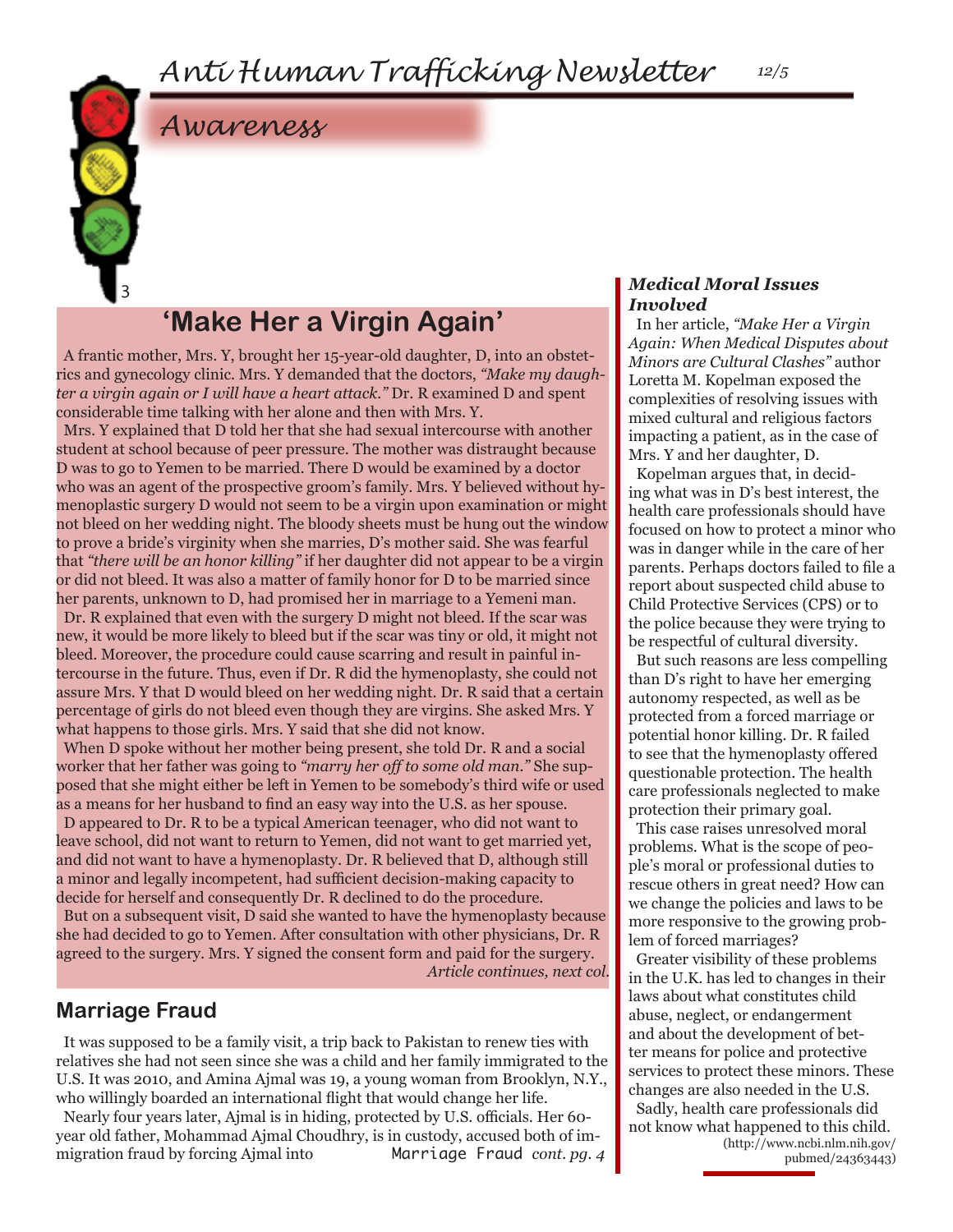# *Anti Human Trafficking Newsletter 12/5*



# *Awareness*

### **Marriage Fraud**

*cont. from pg. 3*

*a* marriage with a Pakistani man and of ordering the murders of two members of the family who helped her escape from three years of captivity, with her own kin holding her prisoner.

*"I will kill them. I will kill one of theirs,"* Choudhry had said to his daughter over the phone, according to a transcript of a recorded call in the court document. He was referring to the family of Shujat Abbas, the relative who helped Ajmal escape. Soon after, the father and sister of Abbas were killed in Pakistan.

In February 2013, the U.S. government put Choudhry into federal detention in Brooklyn, charged with threats, conspiracy to murder and immigration fraud. He is being held while court proceedings continue.

This gripping saga is also a textbook case of how forced marriage plays into some cases of immigration fraud. According to U.S. Immigration and Customs Enforcement (ICE) marriage fraud, a subcategory of immigration fraud, occurs when "a U.S. citizen is paid or asked to perform a favor to marry a foreign national" or enters a "mail-order' marriage where the U.S. citizen or alien knows it is a fraud." U.S. Citizenship and Immigration Services (USCIS) states that a marriage petition must be denied if there is evidence that the marriage was entered for the purpose of evading immigration laws.

For Sujata Warrier, director of the NY State Office for the Prevention of Domestic Violence, immigration fraud and forced marriage are closely linked. Often, she said, cases involve young girls who are unaware they are traveling to get married. She works with members of the West Asian and Asian/ Pacific Islander communities in NY.

*"When young women reach 16 and older here, normally they would be dating,"* said Warrier. *"So because of those circumstances they may be taken forcibly sometimes on the pretext of going on summer vacation. Then they are married off to men in their home countries."* When they return they are with their new, unwanted husbands. Warrier said that most victims in New York are U.S. citizens and therefore could legally sponsor a spouse to come back.

Bandita Sharma, an immigration attorney, wants more information to be available to victims of forced marriages on where they can go for help.

*"Whenever someone is married abroad and is coming to the U.S. with their new husband, I think they should get information on who they can call and where they can go if they are forced or if the relationship turns violent,"* Sharma said. *"Just even a pamphlet."*

Bryan Lonegan, an attorney for the Legal Aid Society, said that many forced marriages exist *"as a way to get more family members"* into the U.S. and that since arranged marriages are legal and typical for some cultures, detecting coercion can be difficult for authorities. *"I have seen many cases of U.S. citizens returning to the homeland,"* Lonegan said. *"These are young American women being compelled to marry in an arranged way that seems legitimate."* Fraudulent, forced marriages are difficult to detect because of the outward appearance of legitimacy. *"As long as they are living together, sharing assets, no one is going to think to ask, 'Did they really want to get married?'"* he said.

(http://america.aljazeera.com/articles/ 2014/1/23/family-saga-)

### **Child Marriages**

| Top 20<br><b>Countries</b>                | % girls Married<br>before 18 |
|-------------------------------------------|------------------------------|
| <b>Niger</b>                              | 75                           |
| Chad                                      | 68                           |
| <b>Central African</b><br><b>Republic</b> | 68                           |
| <b>Bangladesh</b>                         | 66                           |
| Guinea                                    | 63                           |
| Mozambique                                | 56                           |
| <b>Mali</b>                               | 55                           |
| <b>Burkina Faso</b>                       | 52                           |
| <b>South Sudan</b>                        | 52                           |
| <b>Malawi</b>                             | 50                           |
| <b>Madagascar</b>                         | 48                           |
| Eritrea                                   | 47                           |
| India                                     | 47                           |
| Somalia                                   | 45                           |
| <b>Sierra Leone</b>                       | 44                           |
| Zambia                                    | 42                           |
| Dominican<br><b>Republic</b>              | 41                           |
| <b>Ethiopia</b>                           | 41                           |
| <b>Nepal</b>                              | 41                           |
| Nicaragua                                 | 41                           |

### **Cases in the U.S.**

(Taken from a 2011 survey by the Tahirih Justice Center. Numbers in parentheses indicate number of respondents. Survey pg. 11)

*Countries of Family Origin* Afghanistan (9), Bangladesh (14), Bhutan (5), Bosnia (2), Burkina Faso (3), Burma (8), Cambodia (3), Cameroon (1), Chad (2), China (5), Colombia (1), Congo (2), Dominican Republic (2), Egypt (2), El Salvador (2), Eritrea (1), Ethiopia (4), France (1), Gambia (2), Guatemala (2), Guinea (6), Honduras (1), India (39), Iran (4), Iraq (5), Ivory Coast (3), Jordan (4), Kenya (1), Korea (1), Laos (3), Mali (3), Mexico (28), Morocco (3), Nepal (5), Pakistan (39), Palestine (3), Philippines (12), Poland (1), Romania (3), Russia (5), Saudi Arabia (3), Senegal (1), Sierra Leone (2), Somalia (9), South Africa (1), Sri Lanka (1), Sudan (6), Syria (2), Thailand (5), Togo (1), Tunisia (1), Turkey (1), United Kingdom (1), Uzbekistan (2), Vietnam (4), Yemen (9).

*Religious Backgrounds* Muslim (85); Christian (29) (which includes Catholic (15), Baptist (1), Evangelical (1), and Jehovah's Witness (1)), Hindu (16), Buddhist (8), Sikh (3), Jewish (2), Indigenous Faith (1), Shamanism (1).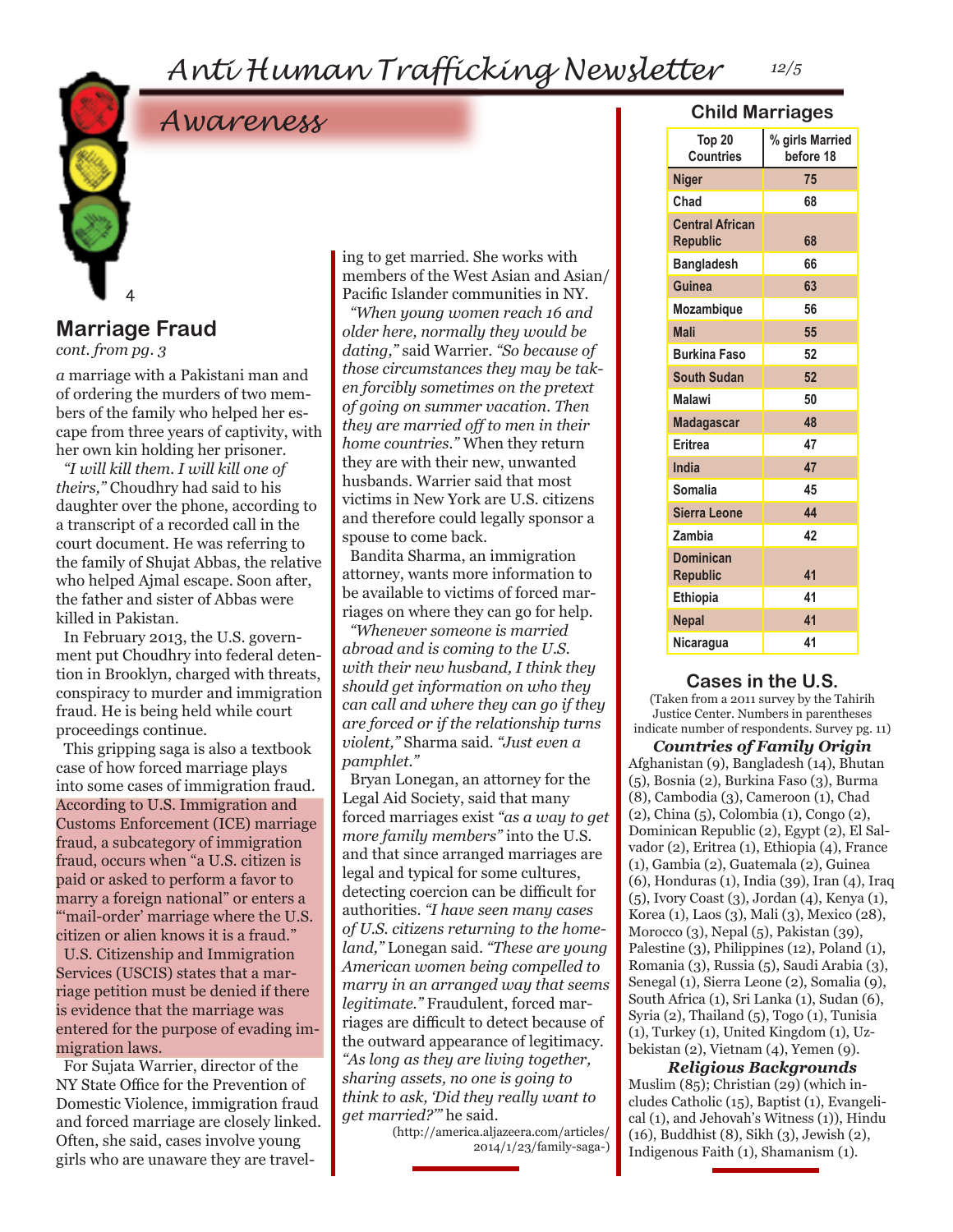# *Awareness*

*"With respect to forced marriage in the U.S. today, we're back where we were with domestic violence 30 years ago. Just as the problem was hidden from view because it was considered a private family matter, forced marriage hides behind a cultural and religious curtain."*  Jeanne Smoot, Tahirih Justice Center's Senior Counsel for Policy and Strategy

# **Forced Marriage in Immigrant Communities in the U.S.**

In 2009 the *Tahirih Justice Center*  (TJC) began to observe an increasing number of forced marriage cases involving young women and girls, some as young as 13, from traditional immigrant communities in the U.S. By force, fraud, or coercion, they were being compelled to marry men from their families' countries or regions of origin, and if the young woman was a US citizen, she might then be forced to sponsor a fiancé or spouse visa to enable the groom to come to the U.S.

5

TJC also observed how few resources and legal options existed in the U.S. to assist individuals facing forced marriages, as well as how little awareness or understanding there was nationwide about the dynamics and challenges in forced marriage situations.

TJC developed and fielded a national survey to see if other service providers were encountering forced marriage cases, to learn about their experiences, and to call attention to this serious but hidden problem. The web-based survey, which ran from May 11 to August 5, 2011, was distributed electronically to thousands of organizations and agencies around the U.S. that may have encountered forced marriage cases, including legal and social services providers, advocates, community and religious leaders, educators, law enforcement officers, and other professionals. Over 500 agencies in 47 states (and Guam) responded.

Through their Survey TJC identified as many as 3,000 known and suspected cases between 2009-11 in the USA. This statistic included persons who were U.S. citizens who had been forced to marry in the U.S.

### *Forms of Force, Fraud or Coercion*

Survey respondents reported a wide range of tactics involved in the forced marriage cases they encountered, and identified the following as very commonly used or threatened against victims (the number of respondents is indicated in parentheses throughout):

- emotional blackmail (e.g., a parent threatens self-harm, or asserts that the family's or individual's reputation will be ruined if they resist the marriage) (120);
- isolation tactics (e.g., the family severely limits the individual's social contacts or ability to leave the home, or the individual is not allowed to go to school) (106);
- social ostracization (e.g., threatening that the individual will be an outcast in their community) (87);
- economic threats (e.g., family threatens to kick the individual out of the house or withdraw support)  $(84)$ ;
- threats of physical violence (against the individual facing forced marriage or against those they care about or those who try to help them) (78). Less common, though not rare, tactics used or threatened against forced marriage victims, included:
- immigration-related threats (e.g., threatening to get the individual deported) (72);
- physical violence (69);
- deception/tricking (e.g., telling a young woman she is being taken abroad to visit a relative when really she is being taken abroad to get married) (61);
- death threats against the victim (40);
- stalking the victim (e.g., a family
- member follows the individual when they leave their home) (38);
- kidnapping/forcing the individual to travel abroad (33);
- holding the individual captive/physically restrained (30);
- marrying off an individual without that individual's participation or knowledge (e.g., where laws or customs of a country allow families to conclude a marriage) (29).

Respondents (25) also reported cases involving serious bodily injury to the victim, situations where food (23) or medical care (22) was withheld, instances where a marriage certificate was forged (13), or where the individual facing forced marriage was falsely accused of a crime or reported as a runaway/missing child to enlist law enforcement help in returning the individual home (10). Some respondents reported encountering cases where the victim was drugged/incapacitated (8) or threatened with having their children taken away (2). Other respondents encountered forced marriage victims who had contemplated or attempted suicide (42). Respondents also reported murder attempts among the forced marriage cases they encountered (13), and 1 respondent reported an actual murder. (TJC Survey pg. 8-9)

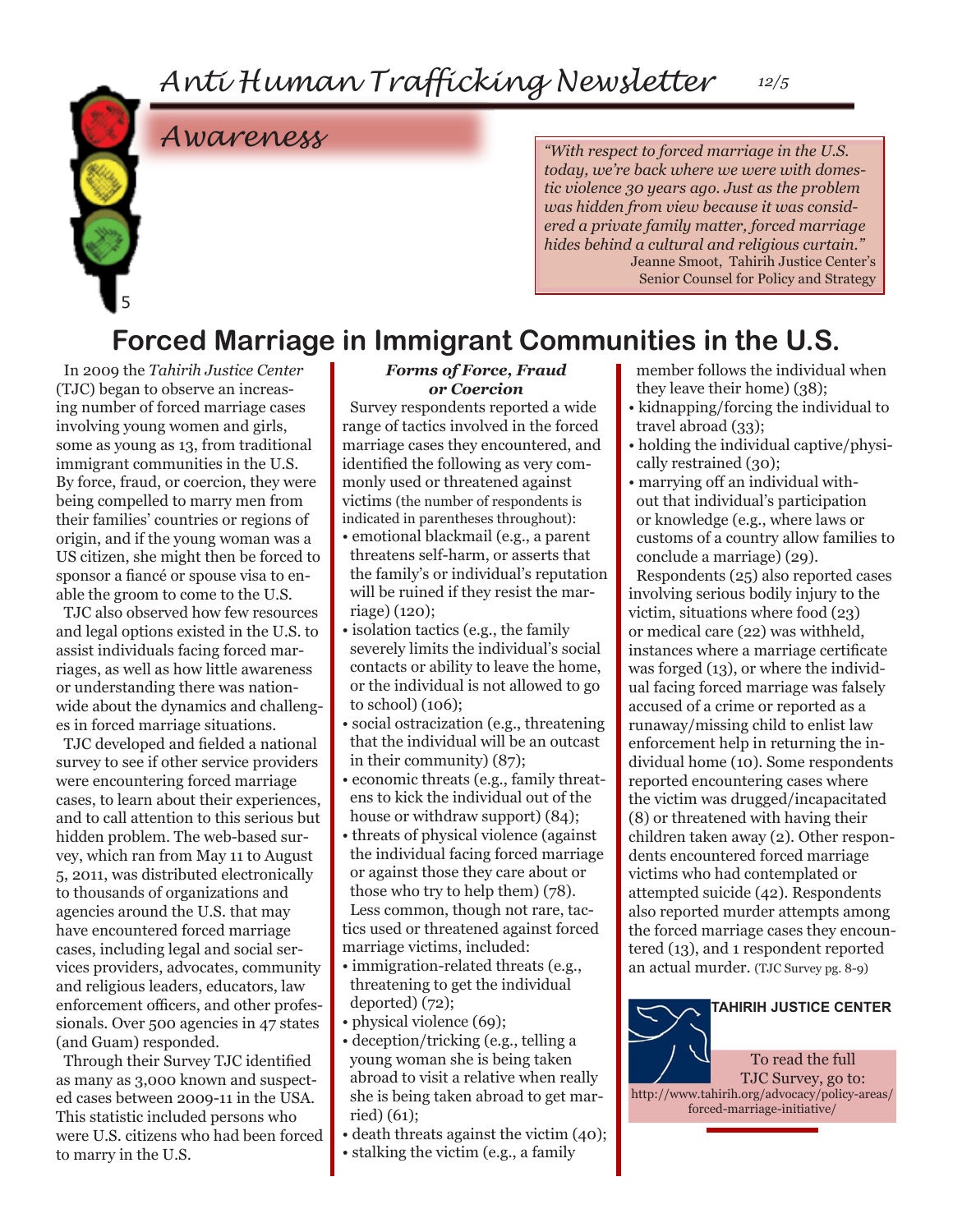

# *Advocacy*

### **'Heartbeats: The Izzat Project'**

Seven young South Asian women came together from March to September of 2012 to share stories, heal and participate in arts-based workshops. The stories they shared during sessions were garnered through conversations with peers, community members, novels and various news sources.

 These IZZAT Project group members developed and formed these conversations into six stories. Drafts were read aloud and further developed through role-playing and theatre based activities, drawing out key parts to the stories. The illustrations were created from the women's sketches, discussions and continuous feedback.

The outcome of their efforts entitled, *'Heartbeats',* tells the stories of South Asian women from a diversity of cultural and religious backgrounds. It addresses challenges from expectations these women face when they move away from home, choose partners of their own, come to terms with their sexuality and discuss sexual abuse, and find their own understanding of spirituality and religious beliefs.

*'Heartbeats'* aims to give a different portrayal of how young women from the South Asian diaspora living in North America face damaging cultural norms, expectations, and abuse from their communities and families.

In Urdu, *izzat* translates as *honor* or *respect*, often with the connotation of a familial honor or respect that is garnered or lost by another's actions or beliefs. Many of the stories touch on how South Asian families identify their *izzat* to be of the utmost importance. *Izzat* is used to justify abuse towards women who live lives of their own that don't conform to societal expectations. Maintaining familial *izzat* is often accomplished through shaming and the abuse of individuals who live on their own terms.

The authors of the project addressed *izzat* in their introductory note:

*"To our diverse, complicated, vibrant, funny, fluid communities: "Our bodies belong to us, not to patriarchs, media or governments. 'Heartbeats: The IZZAT Project' affirms our right to safety. "When violence happens in our families, we need a different response…not stigma, shame or guilt, but support, understanding and a commitment to change things. "We know that many of us, if not all of us, are survivors of violence, be it physical assault, colonization, racism, sexism, partition, or forced marriage. We believe that our communities can be sites of healing."*

For more information about *'Heartbeats: The Izzat Project'* go to: http://pomegranatetreegroup. tumblr.com/IZZAT or contact: pomegranatetreegroup@gmail.com



Cover of the Comic, *'Heartbeats'*

### **The Impact of Culture and Religion**

Under Orthodox Jewish law, a woman cannot commence a divorce action, and even if she manages to obtain a divorce in a civil court, that action has to be approved by the Beth Din, a rabbinical court system. Her husband then has to sign a 'get,' a religious decree, before the divorce is recognized by her community and family, and husbands are not always willing to do this.

In some cases, religious law can work in a woman's favor. Arranged marriages are commonplace in Muslim communities, but it is strictly forbidden in Islam to force a woman into marriage.

*"Before a woman gets married, the imam has to take her aside and ask if she is being forced,"* said Shehnaz Abdeljaber, a Palestinian-American who is president of the board at Unchained. Abdeljaber's family arranged a marriage to her cousin when she was just 18. When she told her father that if she went through with the marriage, it would be forced, he relented, and she was allowed to break off the engagement.

Not all families in Muslim and other communities are as considerate, however, and many girls who resist marriages are subject to violence and even death threats. (http://america.aljazeera. com/articles/2014/1/22/how-a-bride-forcedtomarrybecameunchainedatlast.html)

Khalid Latif, imam and executive director at New York University's Islamic Center, said that culture is often used as wrongful justification to force young Muslim girls to marry. For Latif, as a religious leader, this practice is morally incompatible with religious practices and mainly occurs because of precedents in communities.

 *"When somebody is getting married against their will, that is where it becomes religiously impermissible,"* he said. *"By no means is forced marriage sanctioned and allowed within Islam as a tradition."* (http://america.aljazeera. com/articles/2014/1/21/forced-marriageisaliveandwellintheus.html)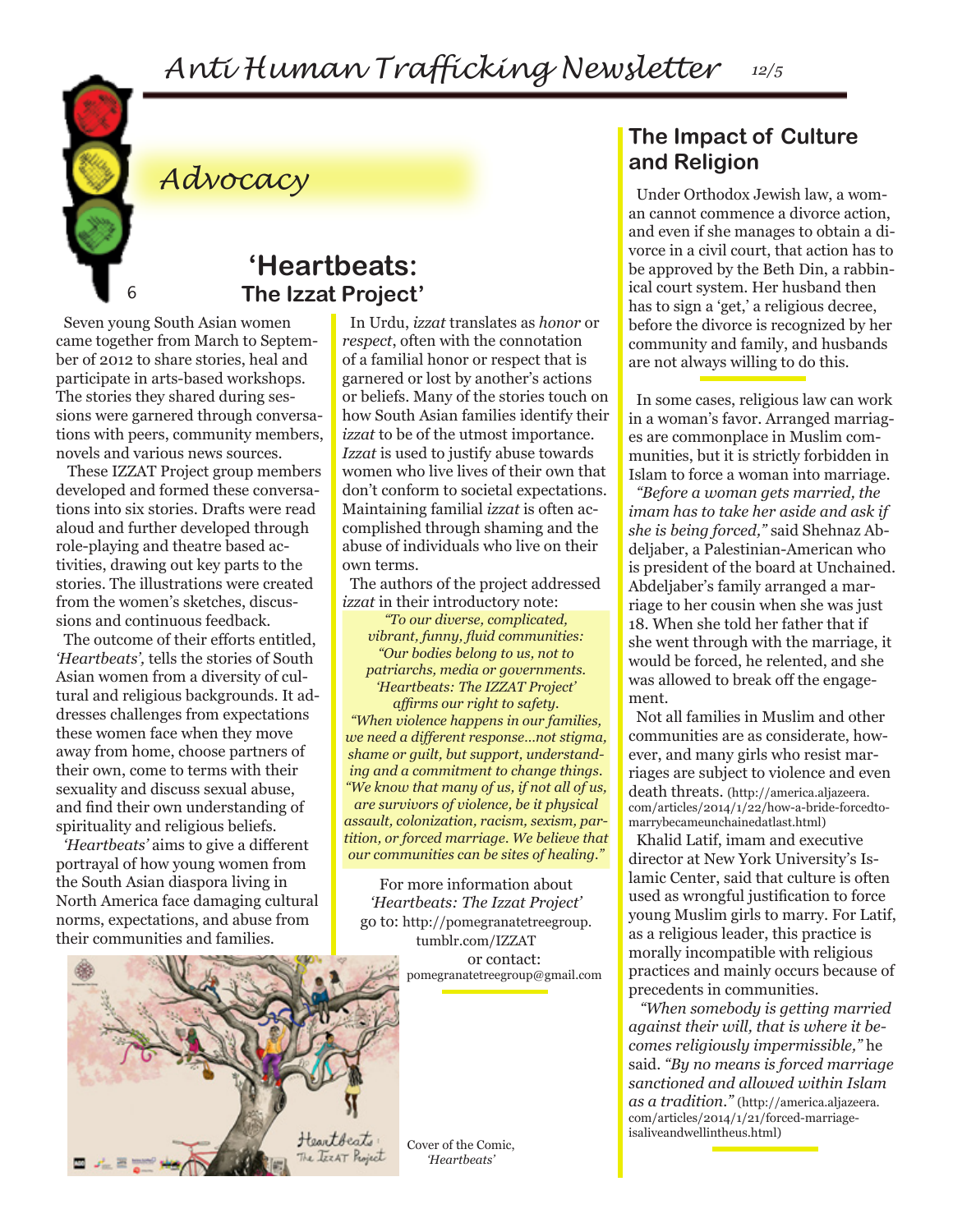

# **Documentary Won an Emmy**

*Advocacy*

Deeyah Khan's documentary film, *'Banaz: A Love Story'*  about the murder of Banaz Mahmod, is helping to highlight the social pressures behind such crimes and bring change.

The film recounts the "honor" killing in London in January 2006 when Banaz Mahmod, aged 20, was murdered by her family, Iraqi Kurds, who felt she had dishonored their community by deserting her abusive rapist husband and later falling in love with a man of her own choosing.

Banaz had gone five times to ask for police help and tell them her life was at risk. She even named her future killers on videotape with the words, *"If anything happens to me, it's them."* She was raped and strangled and her body was buried in a suitcase.

Khan won an Emmy for the film, which is now used as part of the UK's police training programs to educate officers on the real threat that faces many young women trapped inside honor-based cultures in Britain.

In so doing they will be bringing full circle a case that brought reprimand from the Independent Police Complaints Commission for the way officers failed Banaz Mahmod in life, as well as praise for the Scotland Yard team who secured justice for her in death, travelling to Iraq to capture the murderers.

Khan said, *"I'm pleased because I didn't want the film to be an excuse for people to justify their prejudices, against Muslims or against immigrants. 'Honor' killings and forced marriages are not a Muslim thing; they happen in Sikh, in Hindu, even in Christian societies structured so the rights of the group are enforced at the expense of the individual."* 

Banaz's father and uncle were jailed for life for murder in 2007. Two other men, who had fled the country after the murder, were brought back, the first ever extradition from Iraq to the UK, by Detective Inspector Caroline Goode and jailed for more than 20 years each.

The charity *Karma Nirvana,* which helps young women facing forced marriage, is so concerned at the unchecked prevalence of forced marriage it is presently campaigning for head teachers to face reprimands for failing to report any child who disappears from their school registers. *"The majority do not ask for help. They compromise for the sake of community honor, and sacrifice themselves, not contributing to our society. There is a sickeningly large number of kids in the UK suffering a living death."*

(http://www.theguardian.com/society/2013/oct/13/emmy-honour-killing)

### **Hotline to Help Child Brides**

The act of forced marriage was criminalized in Australia in 2013 but the law has had little effect. Therefore Dr. Eman Sharobeem, manager of the *Immigrant Women's Health Service* in Fairfield, Australia, is setting up a bilingual hotline so young girls can call to get help. The abuse they suffer is that of forced marriage. Sharobeem has encountered 60 such cases in the past three years, 20 of which were girls coming to her Center for help.

Sharobeem explained that underage marriage was carried out by many cultures across Asia, India and the Middle East and has little to do with religion. Once girls are married there is intense pressure from their communities to keep them where they are. *"If they leave they will be called sluts, home wreckers and [accused] of destroying the family,''* Sharobeem said.

Immigrants came to Australia with zero information, but are quickly taught not to allow their women to integrate. *"I've heard men shouting [to new arrivals]: 'This country is about supporting women. It is our rule as head of the family to keep the women away from the bad influence of the country and not let them learn English.'"* One woman recently came to her in tears and said her husband, who was still awaiting clearance in the detention center, threatened to kill her if she learned English or went out of the house without him. *"This is happening in Australia. We are not in the suburbs of Afghanistan - this is the suburbs of Sydney.''*

A couple came to Sharobeem's office and proudly said they had just celebrated the wedding of their daughter in Iraq. She said, *''Fantastic! Where is she?''* They pointed to a petite and silent 14-year-old girl sitting next to them. *"I looked at the child in the room and I froze.''* The child bride was two months pregnant and in need of a doctor. Sharobeem told them to take their daughter to see a nurse. She planned on reporting the underage marriage to police once she knew the girl was safe but her parents never returned. *"The father called saying, 'Doctor, my daughter lost the baby and we actually send her back to Iraq, so you don't need to worry about her.'''*

Dr. Sharobeem has stopped parents from taking their children overseas to marry by alerting the Australian Federal Police and adding the names of children to the airport watch list. But she said she has to be careful with what she reports so as to maintain the trust of her clients and to ensure people will allow their daughters and wives to visit the center.

She believes forced and underage marriages will not stop until immigrants receive education as soon as they step onto Australian soil. If they are not educated about Australian values and laws, new arrivals will continue to be taught by already settled communities who support the illegal practice of child marriage. (http://www.smh.com.au/nsw/ hotline-plan-to-help-hidden-child-brides-in-sydney-)